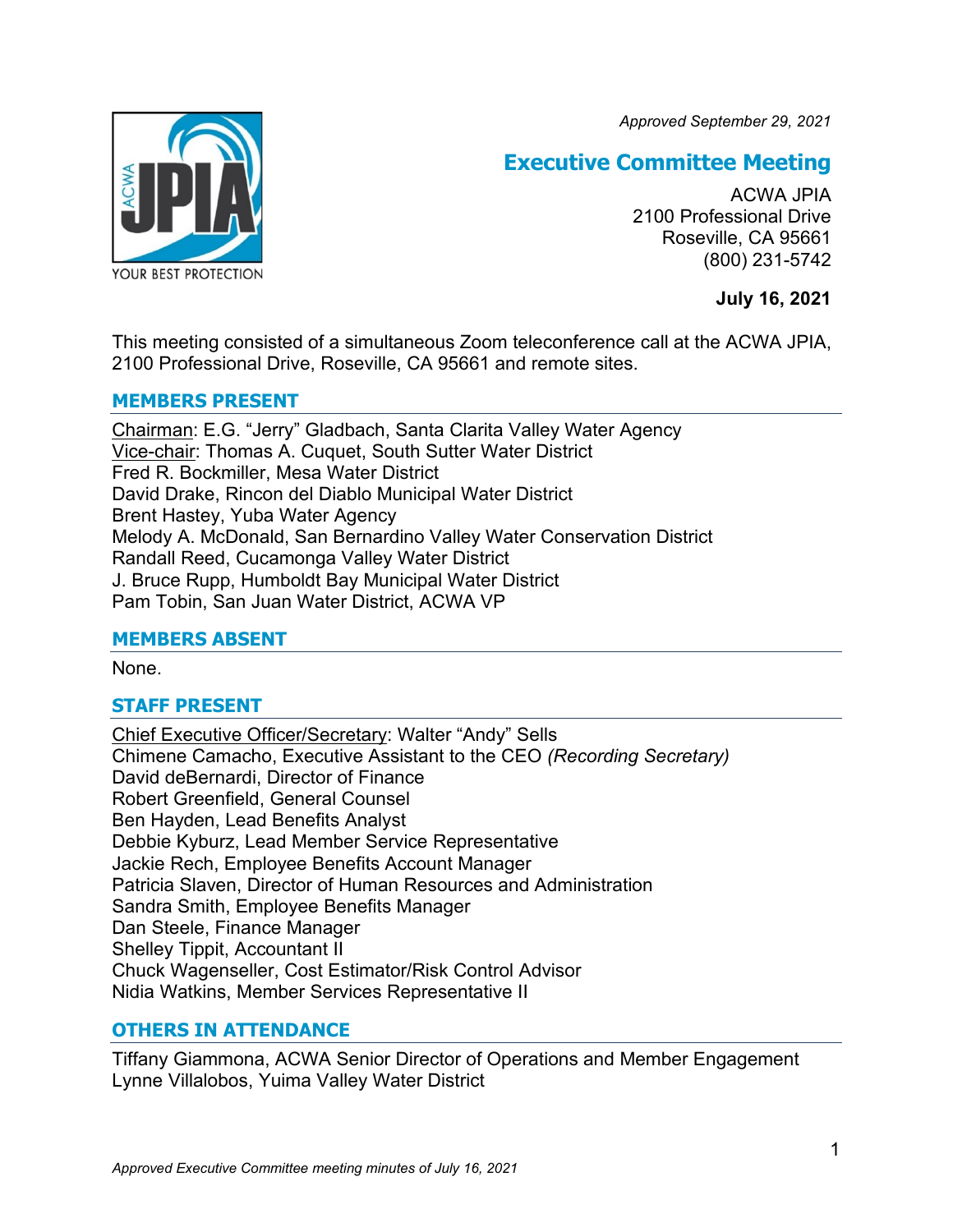#### **WELCOME**

Chairman Gladbach welcomed everyone in attendance.

### **CALL TO ORDER AND ANNOUNCEMENT OF QUORUM**

Chairman Gladbach called the meeting to order at 9:03 a.m. He announced there was a quorum.

#### **PLEDGE OF ALLEGIANCE**

Chairman Gladbach led the Pledge of Allegiance.

### **ANNOUNCEMENT RECORDING OF MEETING**

Chairman Gladbach announced that the meeting would be recorded to assist in preparation of minutes. Recordings are kept 30 days following the meeting, as mandated by the California Brown Act.

#### **PUBLIC COMMENT**

Chairman Gladbach noted that, as the agenda stated, members of the public would be allowed to address the Executive Committee on any agenda item prior to the Committee's decision on that item. Comments on any issues on the agenda, or not on the agenda, were also welcomed. No comments were brought forward.

#### **INTRODUCTIONS**

Chairman Gladbach introduced the Executive Committee and asked Mr. Sells to introduce staff in attendance.

#### **ADDITIONS TO OR DELETIONS FROM THE AGENDA**

Chairman Gladbach asked for any additions to, or deletions from, the agenda. Mr. Sells noted that there is one addition under Consent Agenda: Add the dates of June 16-30, 2021 to the Approval of disbursements of Vendor Payments, Employee Benefits Claim Payments, Payroll, and summary of confidential claims payments for the Liability, Property, & Workers' Compensation Programs.

#### **CONSENT AGENDA**

Chairman Gladbach called for approval of the Consent Agenda:

M/S/C (McDonald/Hastey) (Bockmiller-Yes; Cuquet-Yes; Drake-Yes; Hastey-Yes; McDonald-Yes; Reed-Yes; Rupp-Yes; Tobin-Yes; Gladbach-Yes): That the Executive Committee approve the minutes of the June 17, 2021 and June 30, 2021; and approve the JPIA disbursements of: Vendor Payments, Employee Benefits Claim Payments, Payroll, and summary of confidential claims payments for the Liability, Property, & Workers' Compensation Programs: June 16-30, 2021 and July 1-15, 2021.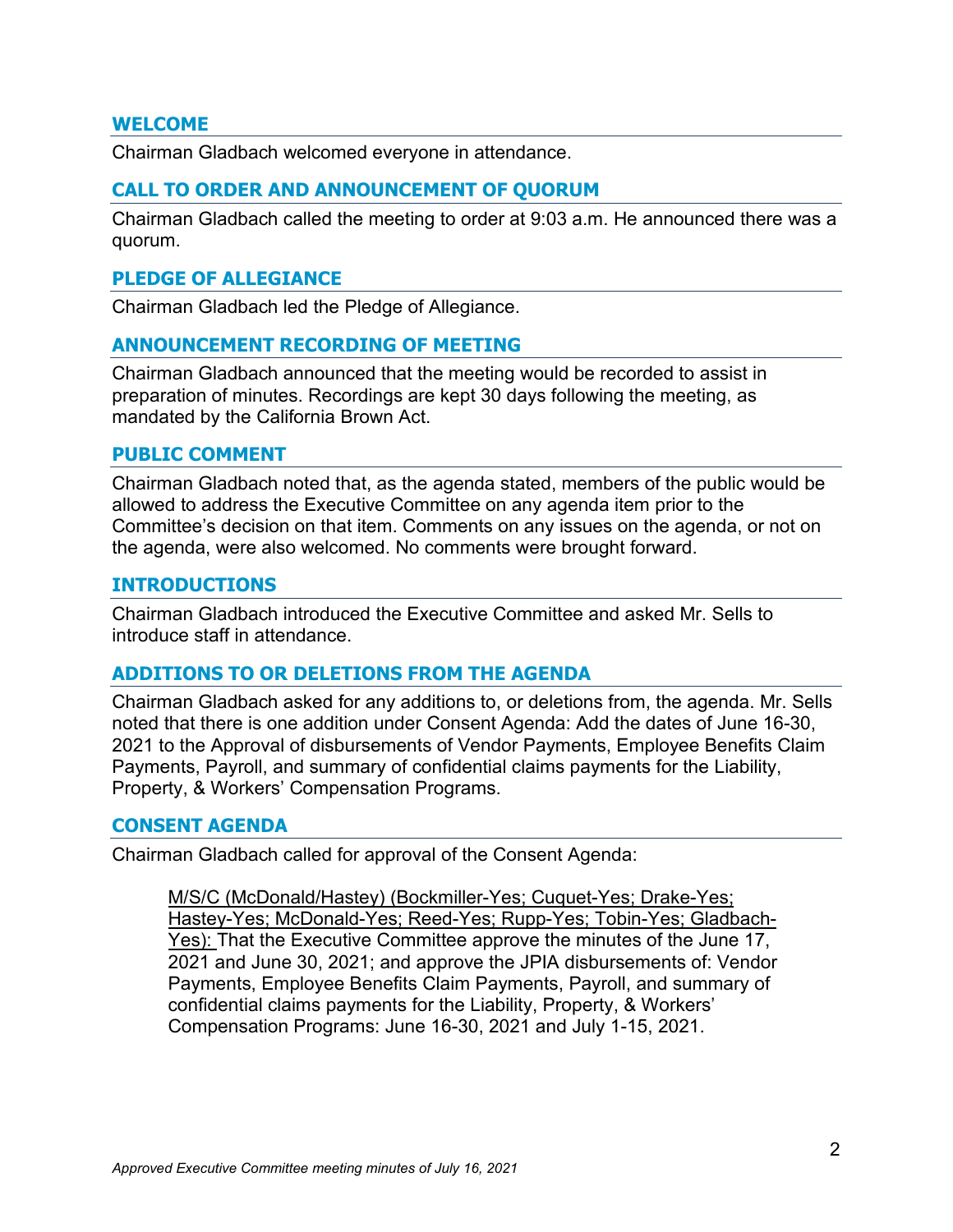### **ADMINISTRATION**

Meetings attended on behalf of the JPIA None reported.

#### CWIF Board Meeting Update

Vice-chair Cuquet gave a brief overview of the California Water Insurance Fund's Board meeting on July 15, 2021.

#### Recreational Activities/Special Events

Ms. Watkins reported that Orange County Water District (District) has leased the Miraloma Basin to the Anaheim Adventure Park, LLC and contacted JPIA for assistance with appropriate risk transfer language and insurance requirements in January 2019. After discussions with JPIA staff, the District provided copies of the agreement and the Park's certificate of coverage evidencing liability limits of \$10 million per occurrence and \$12 million aggregate limit, and the endorsement adding the District as an additional insured. In addition, the District will provide policy forms that properly identify the Park as the insured on the excess coverages declaration pages.

M/S/C (Tobin/McDonald) (Bockmiller-Yes; Cuquet-Yes; Drake-Yes; Hastey-Yes; McDonald-Yes; Reed-Yes; Rupp-Yes; Tobin-Yes; Gladbach-Yes): That the Executive Committee approve and grant liability coverage for the Orange County Water District lease to Anaheim Adventure Park, LLC.

#### Claims Approval Limits

Mr. Sells noted that it has been a few years since the Executive Committee has reviewed and approved claims approval limits. With the Claims Managers now reporting to the General Counsel, staff reviewed and re-evaluated the approval limits and authority, and presented their recommendations for approval.

M/S/C (Bockmiller/Tobin) (Bockmiller-Yes; Cuquet-Yes; Drake-Yes; Hastey-Yes; McDonald-Yes; Reed-Yes; Rupp-Yes; Tobin-Yes; Gladbach-Yes): That the Executive Committee approve the new claims approval limits for the General Counsel, Claims Managers, Lead Senior Claims Adjuster and Director of Finance, as presented.

### **PROGRAMS**

#### Significant Claims

Pursuant to Government Code 54956.95, Mr. Greenfield reported on claims that had been previously presented for authority:

• Rogers vs Mid-Peninsula Water District (11/17/19) The loss involved a broken 6-inch cast iron water main (installed in 1948), which caused water damage to two homes, crawl spaces and basements. All claims have now been resolved for a total of \$197,203.33.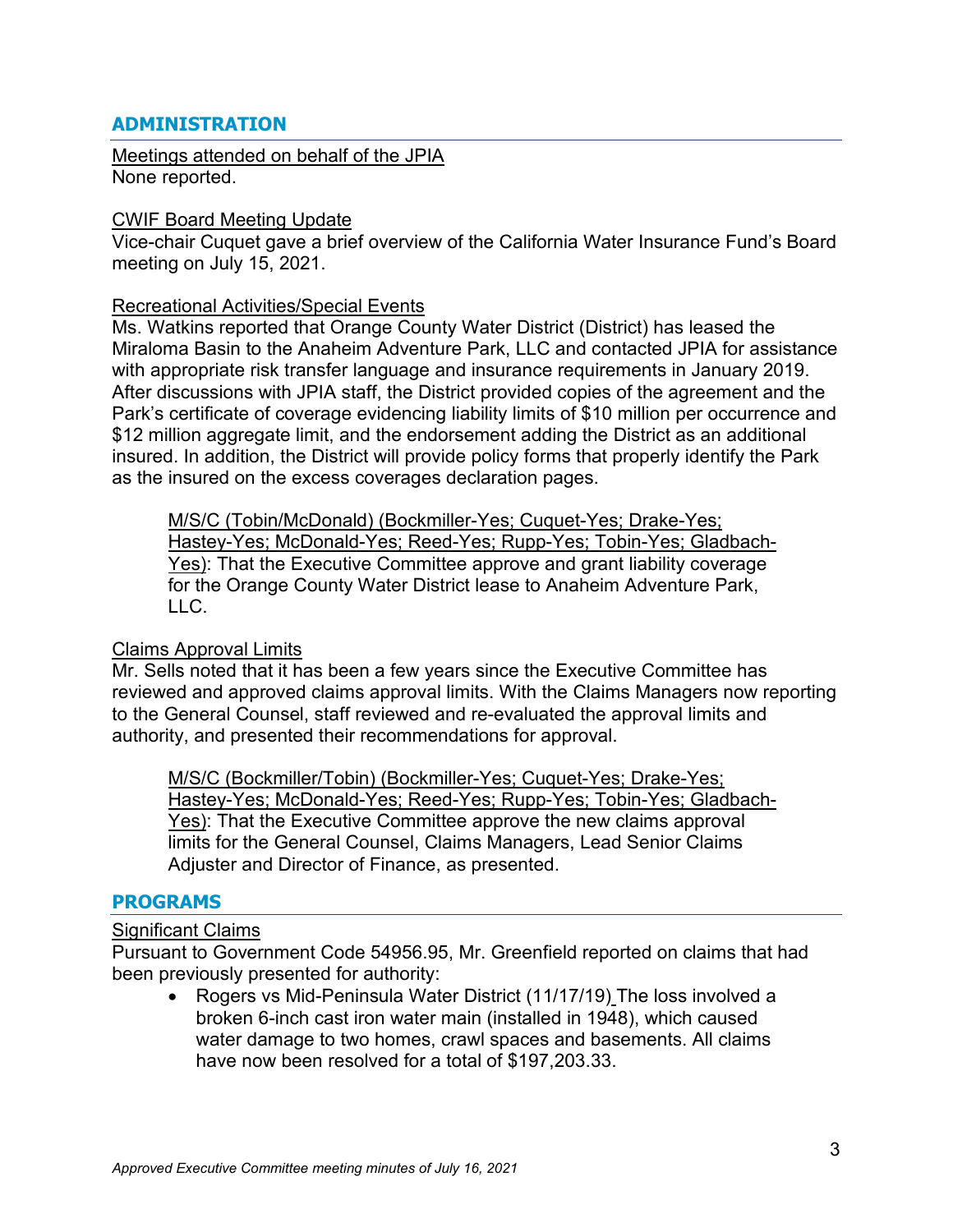### **PERSONNEL COMMITTEE**

Chairman Gladbach presented the recommendations of the Personnel Committee from its meeting on July 1, 2021.

M/S/C (Tobin/Hastey) (Bockmiller-Yes; Cuquet-Yes; Drake-Yes; Hastey-Yes; McDonald-Yes; Reed-Yes; Rupp-Yes; Tobin-Yes; Gladbach-Yes): That the Executive Committee approve the 2020/2021 Organizational Appraisal, and in future years, discontinue the organizational appraisals and setting of organizational goals.

### **EMPLOYEE BENEFITS PROGRAM COMMITTEE**

Director Rupp presented the recommendations of the Employee Benefits Program Committee from its meeting on July 15, 2021.

M/S/C (Rupp/McDonald) (Bockmiller-Yes; Cuquet-Yes; Drake-Yes; Hastey-Yes; McDonald-Yes; Reed-Yes; Rupp-Yes; Tobin-Yes; Gladbach-Yes): That the Executive Committee approve including Modern Health as a component of all JPIA medical plans, effective September 1, 2021.

M/S/C (Rupp/Tobin) (Bockmiller-Yes; Cuquet-Yes; Drake-Yes; Hastey-Yes; McDonald-Yes; Reed-Yes; Rupp-Yes; Tobin-Yes; Gladbach-Yes): That the Executive Committee approve an aggregate decrease of 5% for the Anthem Blue Cross self-funded PPO plans, effective January 1, 2022.

M/S/C (Rupp/Drake) (Bockmiller-Yes; Cuquet-Yes; Drake-Yes; Hastey-Yes; McDonald-Yes; Reed-Yes; Rupp-Yes; Tobin-Yes; Gladbach-Yes): That the Executive Committee approve an aggregate increase of 3.73% for the Anthem Blue Cross HMO plans, with a 4.18% increase in Other South and Los Angeles and a 2.18% increase in Sacramento, Other North, and Bay Area regions, effective January 1, 2022.

M/S/C (Rupp/Reed) (Bockmiller-Yes; Cuquet-Yes; Drake-Yes; Hastey-Yes; McDonald-Yes; Reed-Yes; Rupp-Yes; Tobin-Yes; Gladbach-Yes): That the Executive Committee approve coverage of certain maintenance medications prior to meeting the deductible on the Kaiser CDHP and an aggregate decrease of 1.79% to Kaiser rates, effective January 1, 2022.

M/S/C (Rupp/Hastey) (Bockmiller-Yes; Cuquet-Yes; Drake-Yes; Hastey-Yes; McDonald-Yes; Reed-Yes; Rupp-Yes; Tobin-Yes; Gladbach-Yes): That the Executive Committee approve the United HealthCare Medicare Advantage PPO rates presented, effective January 1, 2022.

M/S/C (Rupp/Tobin) (Bockmiller-Yes; Cuquet-Yes; Drake-Yes; Hastey-Yes; McDonald-Yes; Reed-Yes; Rupp-Yes; Tobin-Yes; Gladbach-Yes): That the Executive Committee approve Delta Dental PPO 100% coverage for Preventive and Diagnostic services and renewal of Delta Dental PPO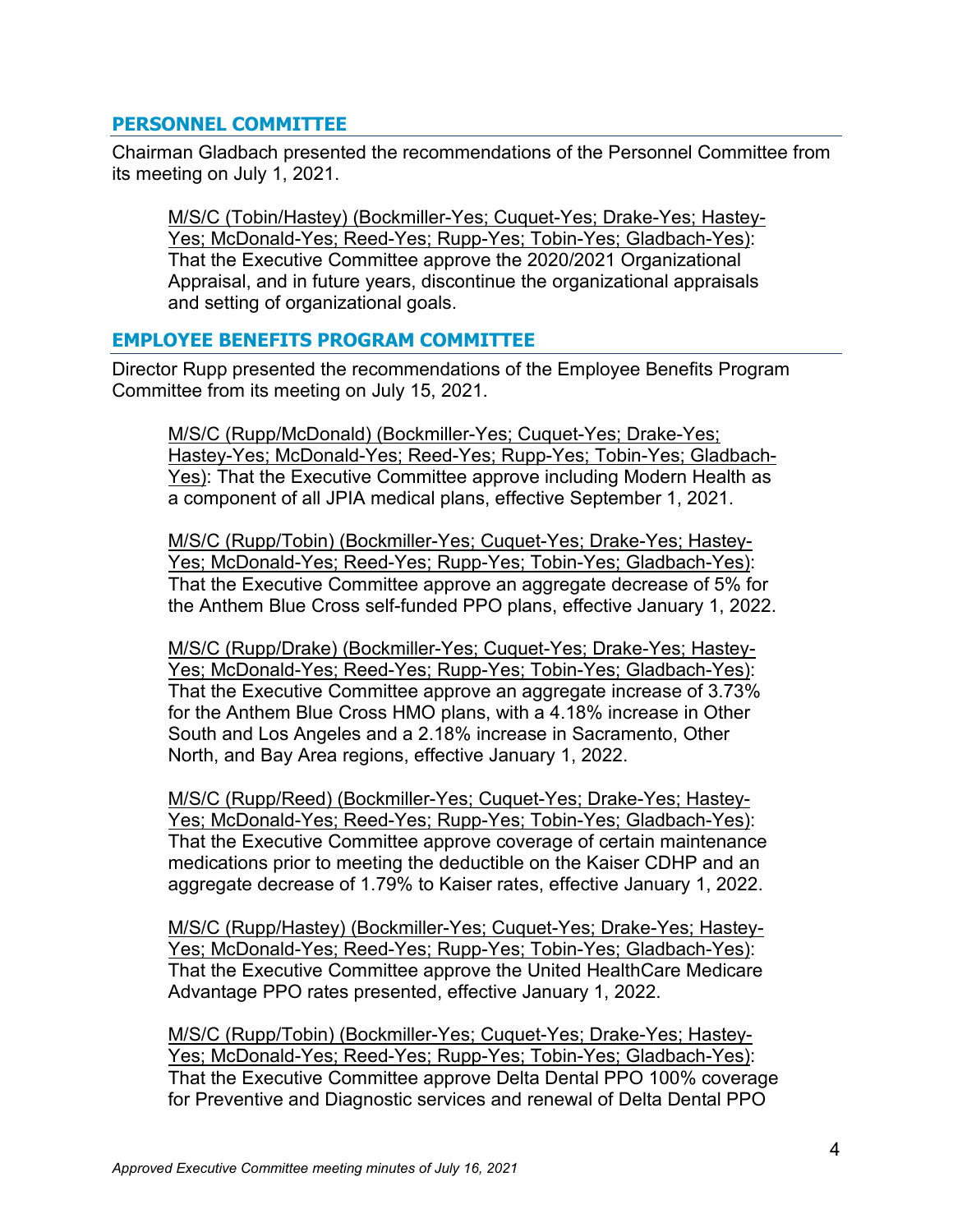and DeltaCare HMO plans, with no change in rates, effective January 1, 2022.

M/S/C (Rupp/Hastey) (Bockmiller-Yes; Cuquet-Yes; Drake-Yes; Hastey-Yes; McDonald-Yes; Reed-Yes; Rupp-Yes; Tobin-Yes; Gladbach-Yes): That the Executive Committee approve increasing the contact lens allowance to \$150 and providing anti-reflective coating at a \$25 copay, with no change in rates, effective January 1, 2022.

## **MISCELLANEOUS**

Future agenda items None.

## CEO and Directors' updates

Mr. Sells and JPIA Directors updated the Executive Committee on relevant current issues. Items reported included:

- In-person Training Conference in San Diego in September 2021
- Leadership Program update
- JPIA staff back in office at least three days a week with optional remote work two days a week after manager approval
- Current recruitment efforts: Risk Advisor position postponed, and Assistant Executive Officer applications will be accepted until July 31, 2021 with interviews to be held in August.
- Software updates: Office 365 roll out and new Ventiv product
- Workers' Compensation Senate Bill 335

Ms. Giammona provided an update on ACWA's current activities and the upcoming Fall Conference in Pasadena. She also reported on the new ACWA Leadership Program.

### General Counsel Update

Mr. Greenfield provided updates on current Brown Act regulations; AGRIP tort reform; and the new Employee Hotline incentive program to be announced at conference.

Availability for next meeting: The Executive Committee is scheduled to meet on September 29, 2021.

### **CLOSED SESSION**

Before proceeding into closed session, General Counsel announced the items to be discussed.

M/S/C (Bockmiller/Rupp) (Bockmiller-Yes; Cuquet-Yes; Drake-Yes; McDonald-Yes; Reed-Yes; Tobin-Yes; Gladbach-Yes): That the Executive Committee adjourn to closed session.

A. At approximately 10:09 a.m., the Executive Committee, upon advice of General Counsel, adjourned to closed session pursuant to pending